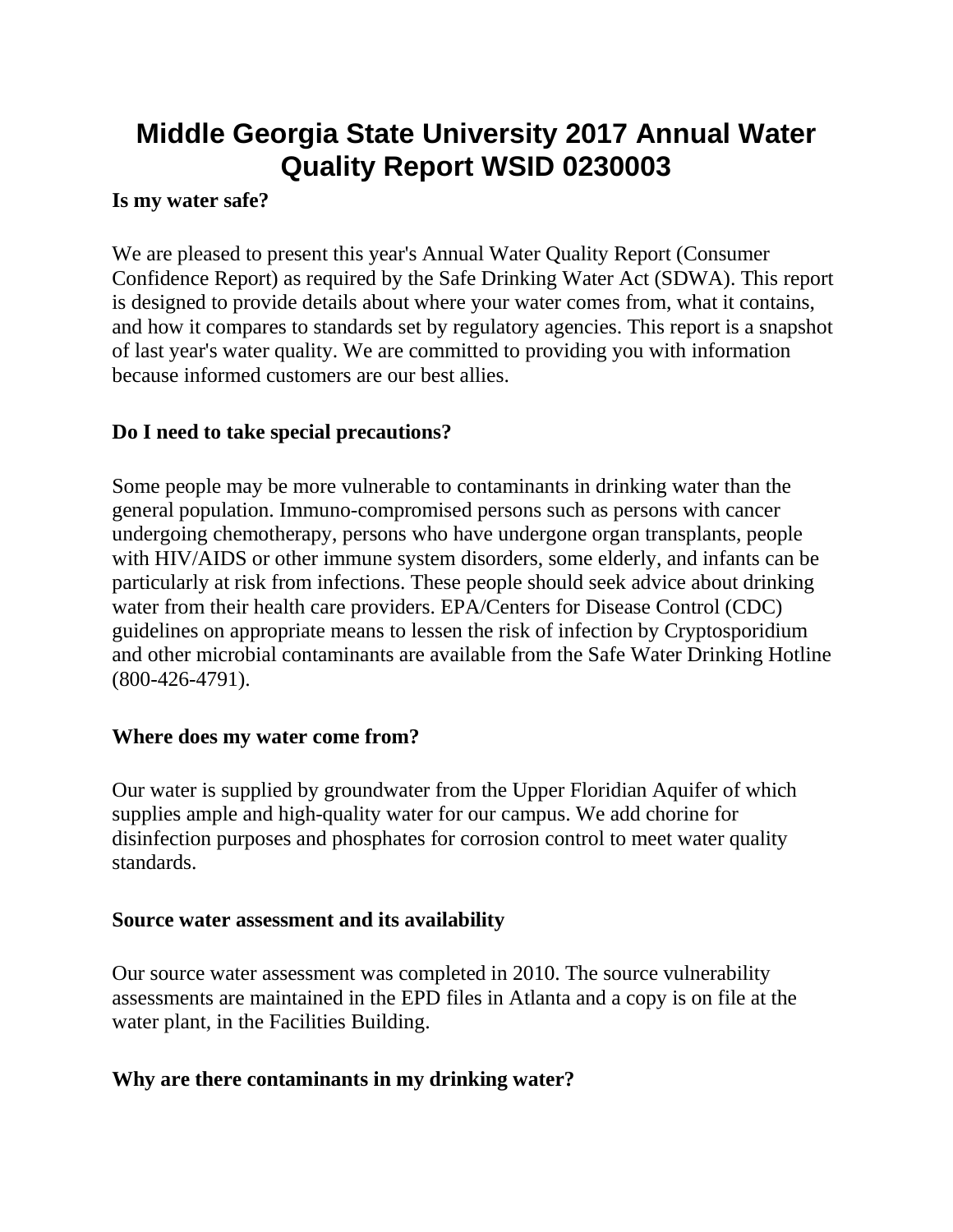Drinking water, including bottled water, may reasonably be expected to contain at least small amounts of some contaminants. The presence of contaminants does not necessarily indicate that water poses a health risk. More information about contaminants and potential health effects can be obtained by calling the Environmental Protection Agency's (EPA) Safe Drinking Water Hotline (800-426- 4791). The sources of drinking water (both tap water and bottled water) include rivers, lakes, streams, ponds, reservoirs, springs, and wells. As water travels over the surface of the land or through the ground, it dissolves naturally occurring minerals and, in some cases, radioactive material, and can pick up substances resulting from the presence of animals or from human activity:

microbial contaminants, such as viruses and bacteria, that may come from sewage treatment plants, septic systems, agricultural livestock operations, and wildlife; inorganic contaminants, such as salts and metals, which can be naturally occurring or result from urban stormwater runoff, industrial, or domestic wastewater discharges, oil and gas production, mining, or farming; pesticides and herbicides, which may come from a variety of sources such as agriculture, urban stormwater runoff, and residential uses; organic Chemical Contaminants, including synthetic and volatile organic chemicals, which are by-products of industrial processes and petroleum production, and can also come from gas stations, urban stormwater runoff, and septic systems; and radioactive contaminants, which can be naturally occurring or be the result of oil and gas production and mining activities. In order to ensure that tap water is safe to drink, EPA prescribes regulations that limit the amount of certain contaminants in water provided by public water systems. Food and Drug Administration (FDA) regulations establish limits for contaminants in bottled water which must provide the same protection for public health.

### **How can I get involved?**

If you would like to be involved our office is located on 1100 Second Street Cochran, Ga. You may contact our office to receive further information.

### **Additional Information for Lead**

If present, elevated levels of lead can cause serious health problems, especially for pregnant women and young children. Lead in drinking water is primarily from materials and components associated with service lines and home plumbing. Middle Georgia State University is responsible for providing high quality drinking water, but cannot control the variety of materials used in plumbing components. When your water has been sitting for several hours, you can minimize the potential for lead exposure by flushing your tap for 30 seconds to 2 minutes before using water for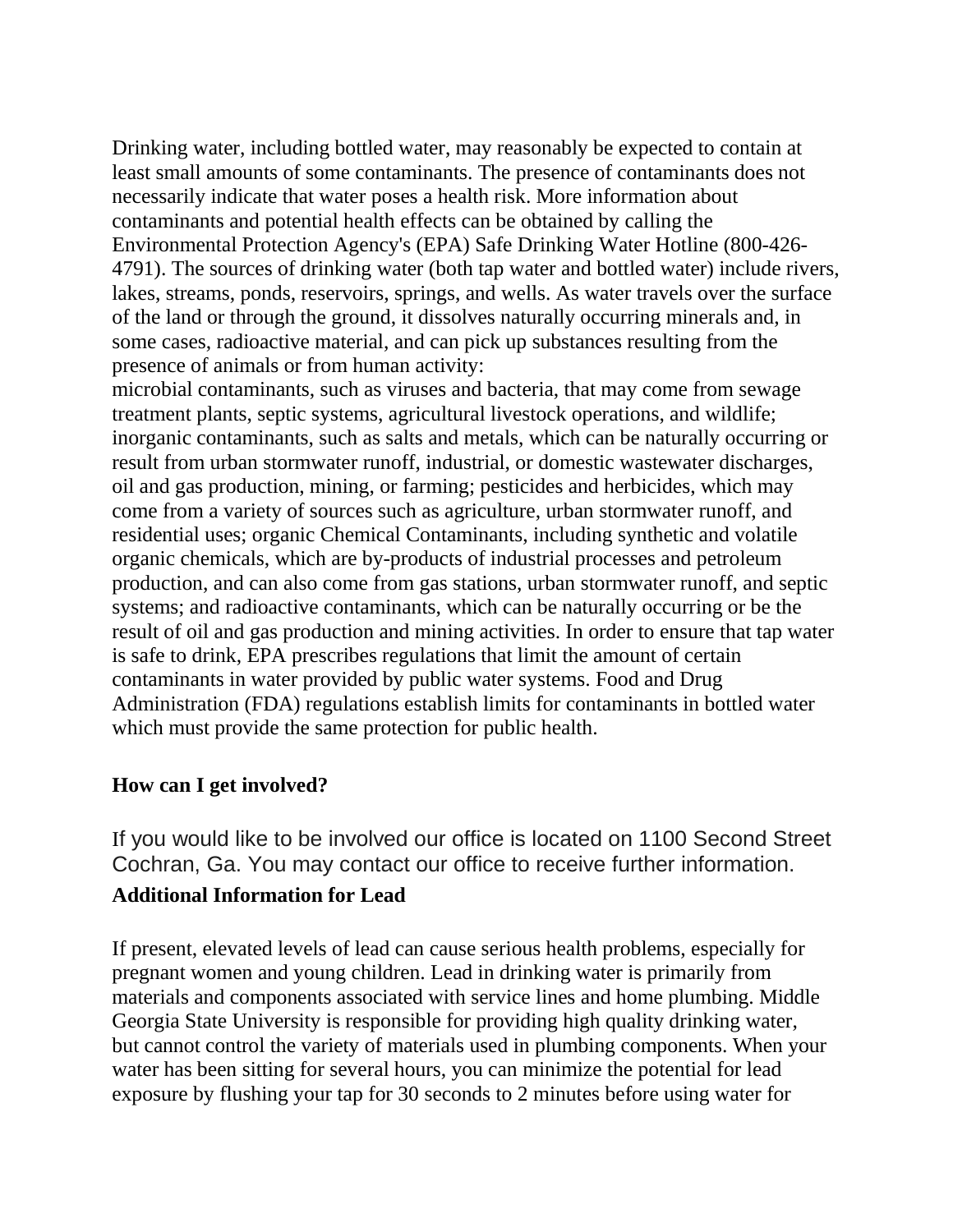drinking or cooking. If you are concerned about lead in your water, you may wish to have your water tested. Information on lead in drinking water, testing methods, and steps you can take to minimize exposure is available from the Safe Drinking Water Hotline or at http://www.epa.gov/safewater/lead.

## **Water Quality Data Table**

In order to ensure that tap water is safe to drink, EPA prescribes regulations which limit the amount of contaminants in water provided by public water systems. The table below lists all of the drinking water contaminants that we detected during the calendar year of this report. Although many more contaminants were tested, only those substances listed below were found in your water. All sources of drinking water contain some naturally occurring contaminants. At low levels, these substances are generally not harmful in our drinking water. Removing all contaminants would be extremely expensive, and in most cases, would not provide increased protection of public health. A few naturally occurring minerals may actually improve the taste of drinking water and have nutritional value at low levels. Unless otherwise noted, the data presented in this table is from testing done in the calendar year of the report. The EPA or the State requires us to monitor for certain contaminants less than once per year because the concentrations of these contaminants do not vary significantly from year to year, or the system is not considered vulnerable to this type of contamination. As such, some of our data, though representative, may be more than one year old. In this table you will find terms and abbreviations that might not be familiar to you. To help you better understand these terms, we have provided the definitions below the table.

| <b>Contaminants</b>                                                                                               | <b>MCLG</b><br>or<br><b>MRDLG MRDL</b> | TT, or | MCL, Detect In<br>Your<br>Water | Range     |                 | <b>Sample</b><br>Date | <b>Violation</b> | <b>Typical Source</b>                                                                          |
|-------------------------------------------------------------------------------------------------------------------|----------------------------------------|--------|---------------------------------|-----------|-----------------|-----------------------|------------------|------------------------------------------------------------------------------------------------|
|                                                                                                                   |                                        |        |                                 |           | <b>Low High</b> |                       |                  |                                                                                                |
| <b>Disinfectants &amp; Disinfection By-Products</b>                                                               |                                        |        |                                 |           |                 |                       |                  |                                                                                                |
| (There is convincing evidence that addition of a disinfectant is necessary for control of microbial contaminants) |                                        |        |                                 |           |                 |                       |                  |                                                                                                |
| Chlorine (as Cl2) (ppm)                                                                                           | 4                                      | 4      |                                 | $\cdot$ 3 | 2.1             | 2017                  | No               | Water additive used to control microbes                                                        |
| TTHMs [Total Trihalomethanes]<br>(ppb)                                                                            | NA                                     | 80     | 1.2                             | NA        | 1.2             | 2017                  | N <sub>o</sub>   | By-product of drinking water disinfection                                                      |
| <b>Inorganic Contaminants</b>                                                                                     |                                        |        |                                 |           |                 |                       |                  |                                                                                                |
| Nitrate [measured as Nitrogen]<br>(ppm)                                                                           | 10                                     | 10     | 2.3                             | NA        | NA              | 2017                  | No               | Runoff from fertilizer use; Leaching from septic tanks,<br>sewage; Erosion of natural deposits |
| <b>Microbiological Contaminants</b>                                                                               |                                        |        |                                 |           |                 |                       |                  |                                                                                                |
| Total Coliform (TCR) (positive<br>samples/month)                                                                  | $\Omega$                               |        | $\Omega$                        | <b>NA</b> | NA              | 2017                  | N <sub>o</sub>   | Naturally present in the environment                                                           |